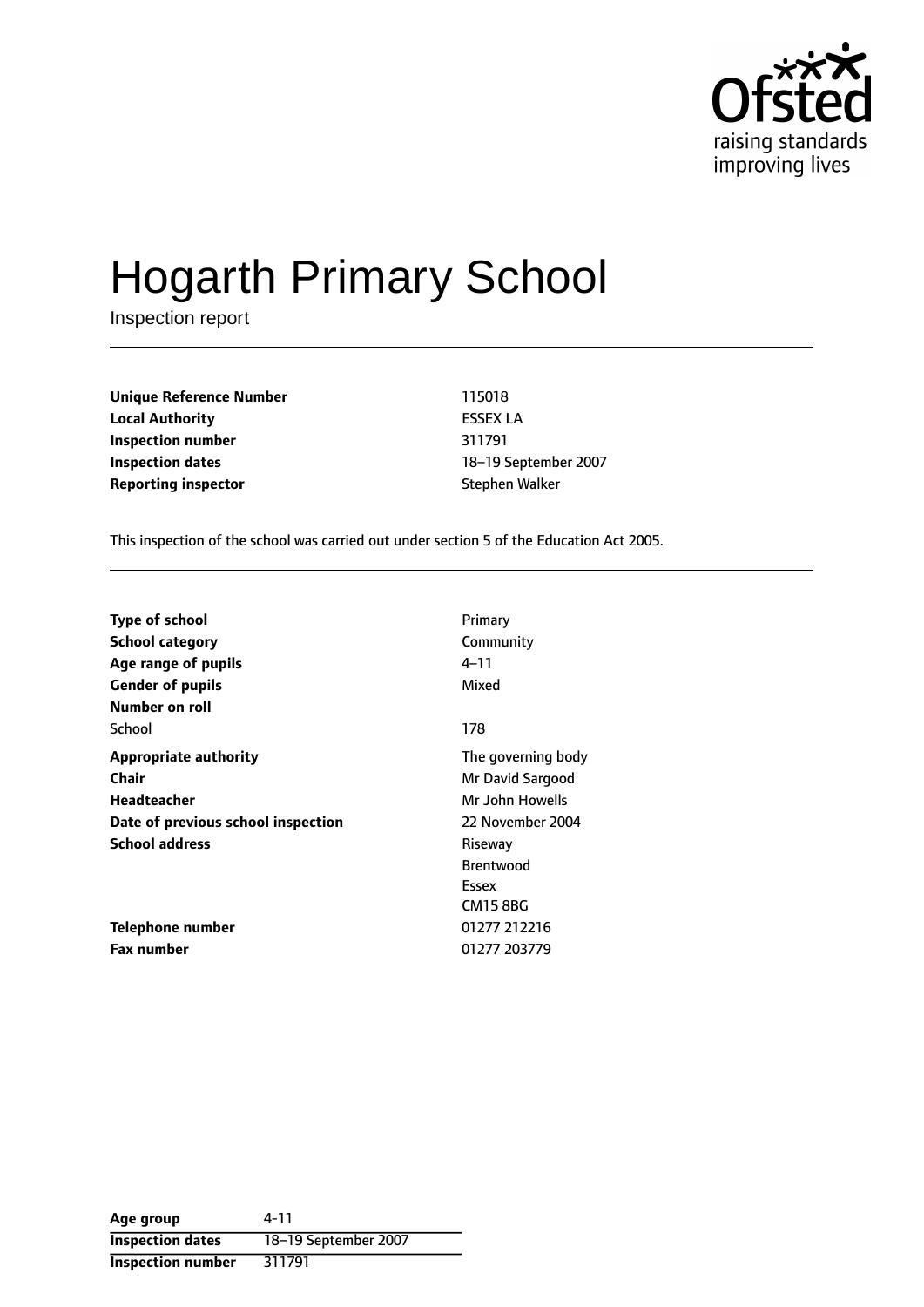.

© Crown copyright 2007

#### Website: www.ofsted.gov.uk

This document may be reproduced in whole or in part for non-commercial educational purposes, provided that the information quoted is reproduced without adaptation and the source and date of publication are stated.

Further copies of this report are obtainable from the school. Under the Education Act 2005, the school must provide a copy of this report free of charge to certain categories of people. A charge not exceeding the full cost of reproduction may be made for any other copies supplied.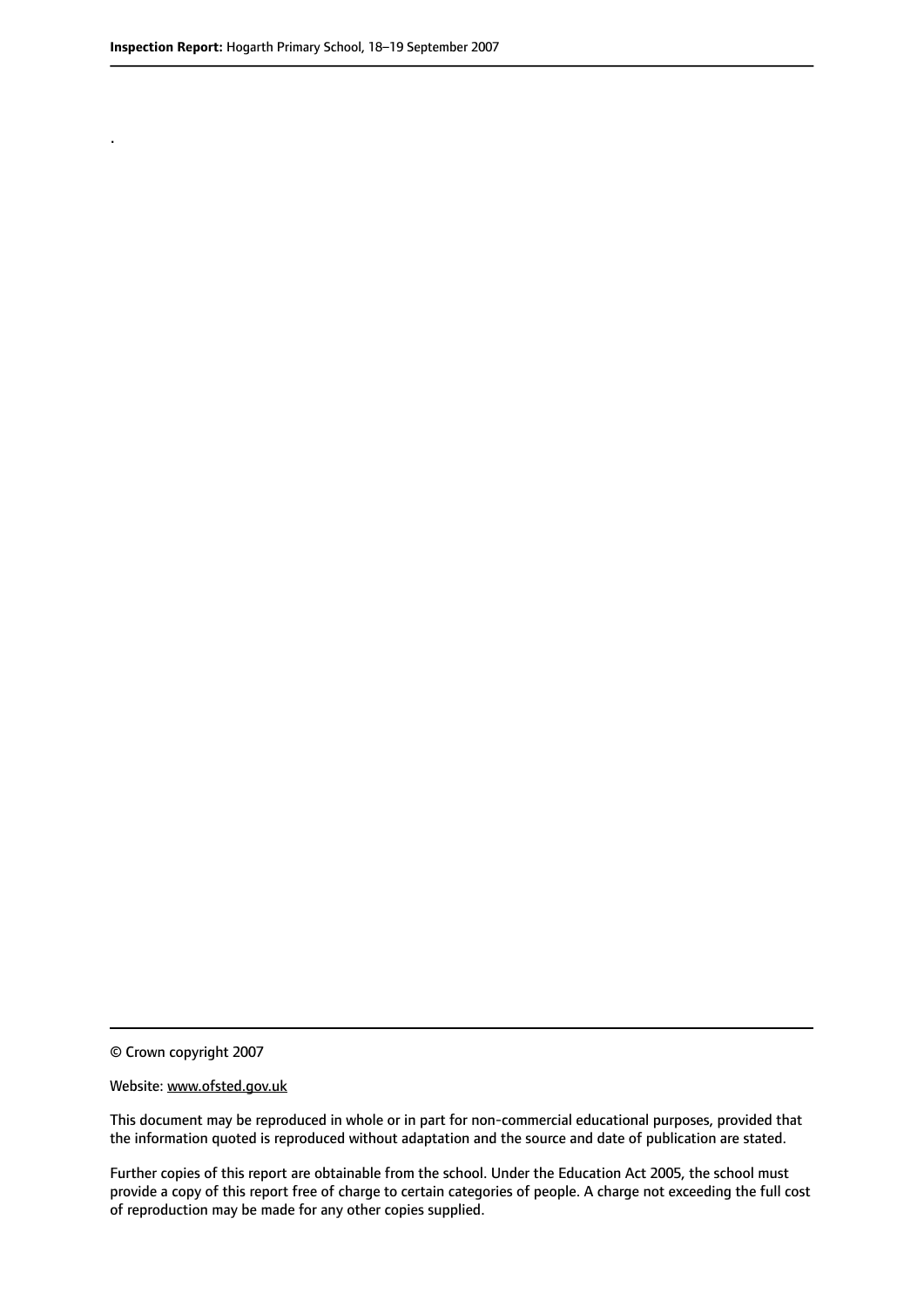# **Introduction**

The inspection was carried out by two Additional Inspectors.

#### **Description of the school**

Hogarth Primary School is smaller than most primary schools. It is situated near the centre of Brentwood adjacent to the London overspill estate of Newham,an area of some social and economic disadvantage. The majority of pupils are from White British backgrounds with a small number from minority ethnic groups. Most pupils start at the school with levels of knowledge and understanding that are below those expected nationally. The proportion of pupils with learning difficulties and/or disabilities and the percentage of pupils known to be eligible for free school meals are above the national average. The school has gained Investors in People and the Healthy Schools Award.

#### **Key for inspection grades**

| Grade 1 | Outstanding  |
|---------|--------------|
| Grade 2 | Good         |
| Grade 3 | Satisfactory |
| Grade 4 | Inadequate   |
|         |              |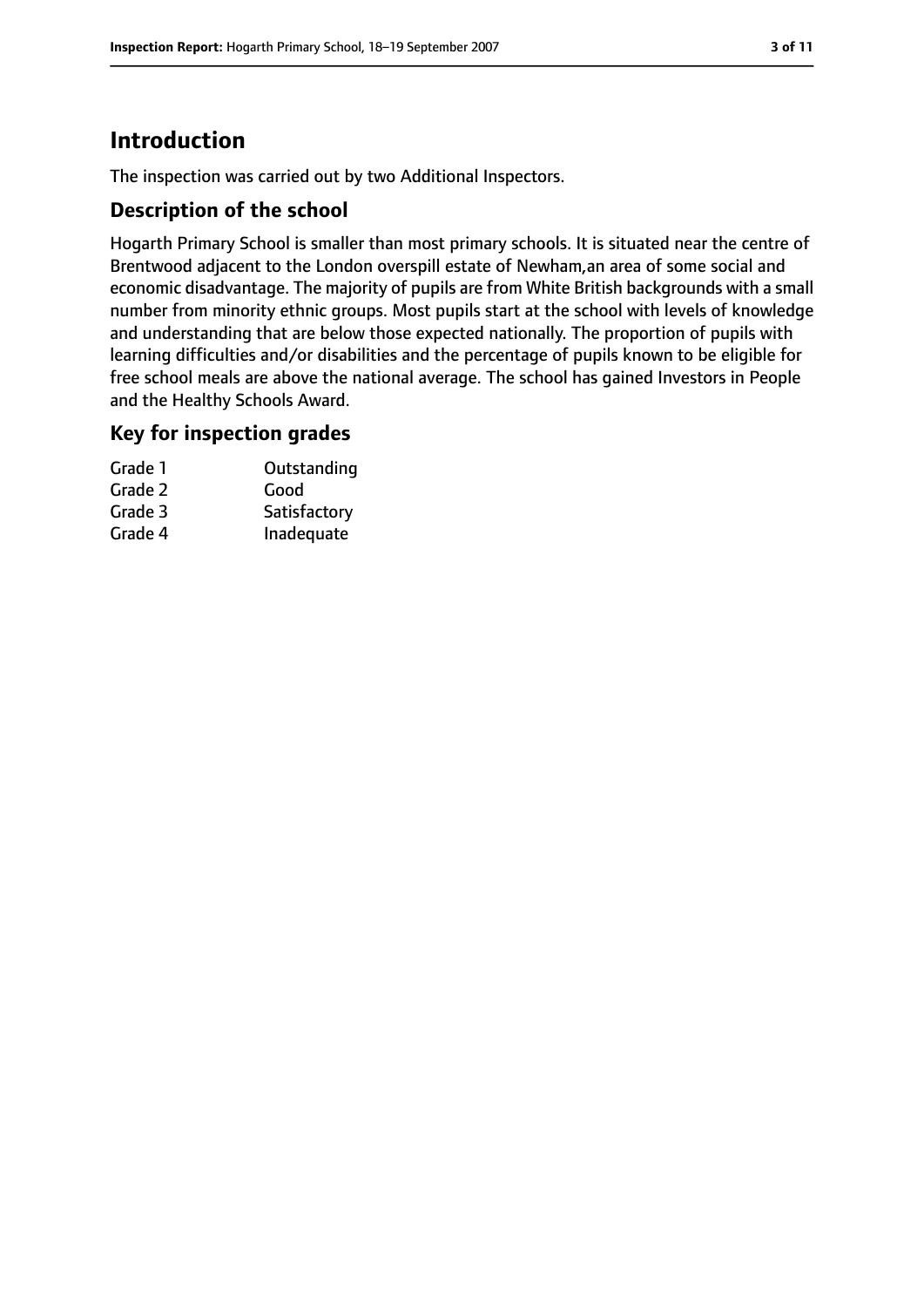# **Overall effectiveness of the school**

#### **Grade: 3**

Hogarth Primary School is a satisfactory school with some good features. The school has a warm and nurturing environment that really cares for the pupils as individuals. The headteacher and staff are very well respected by parents and carers who appreciate the 'family atmosphere' and welcoming approach of the school. Parents praise the work of the school and value the support the school provides for their children. One parent writes, 'our children are enthusiastic and happy about their school. I think the school offers a really good environment for children to learn'.

Overall, pupilsleave the school with average attainment which, in relationship to their attainment on entry, represents satisfactory progress. Results in 2007 demonstrate that strategies have been successful in improving performance. The school acknowledges that raising standards, particularly in reading and writing, are key priorities for the school. Target setting and the checking of progress is not yet sufficiently consistent to enable the school to raise standards and achievement further.

Pupils' personal development is good mainly because of the high quality of care and guidance they receive. The majority of pupils are well behaved and enjoy their time at school. A particularly impressive feature of the school is the way pupils are encouraged to take responsibility from an early age. Teaching overall is satisfactory, with examples of good practice. The skilful management of pupils encourages positive attitudes and engagement in lessons but the school does not yet sufficiently share good practice in teaching in order to improve the quality of learning across the school. The curriculum provision is satisfactory and meets the needs of the learners but teachers' plans do not clearly identify the key skills and knowledge to be taught in each subject area.

Leadership and management are satisfactory. The headteacher and teachers are well supported by the governors who take an active interest in the strategic development of the school, particularly its management of staffing and the budget at a time of falling rolls. Monitoring of teacher and pupil performance is satisfactory, as is the general accuracy of the school's evaluation of its quality and effectiveness. The school has successfully addressed all the issues raised in the last inspection. However, the school improvement plan does not specify in sufficient detail the key actions needed if further improvement is to occur. Hogarth Primary School therefore provides satisfactory value for money and has a satisfactory capacity to improve.

## **Effectiveness of the Foundation Stage**

#### **Grade: 3**

Provision in the Foundation Stage is satisfactory. Pupils settle happily in the Reception class because relationships are very good. Teaching and learning are satisfactory overall, with examples of good practice. The curriculum covers all the required areas of learning, and offers opportunities for imaginative and structured play, including outdoor activities. The sensible focus on teaching language, communication, social and problem-solving skills helps most pupils to achieve well. However, not all pupils reach expected levels in the early learning goals by the end of Reception. Links with the very new on-site pre-school provision are currently developing to help improve pupils' attainment and targets for this age-group have been established.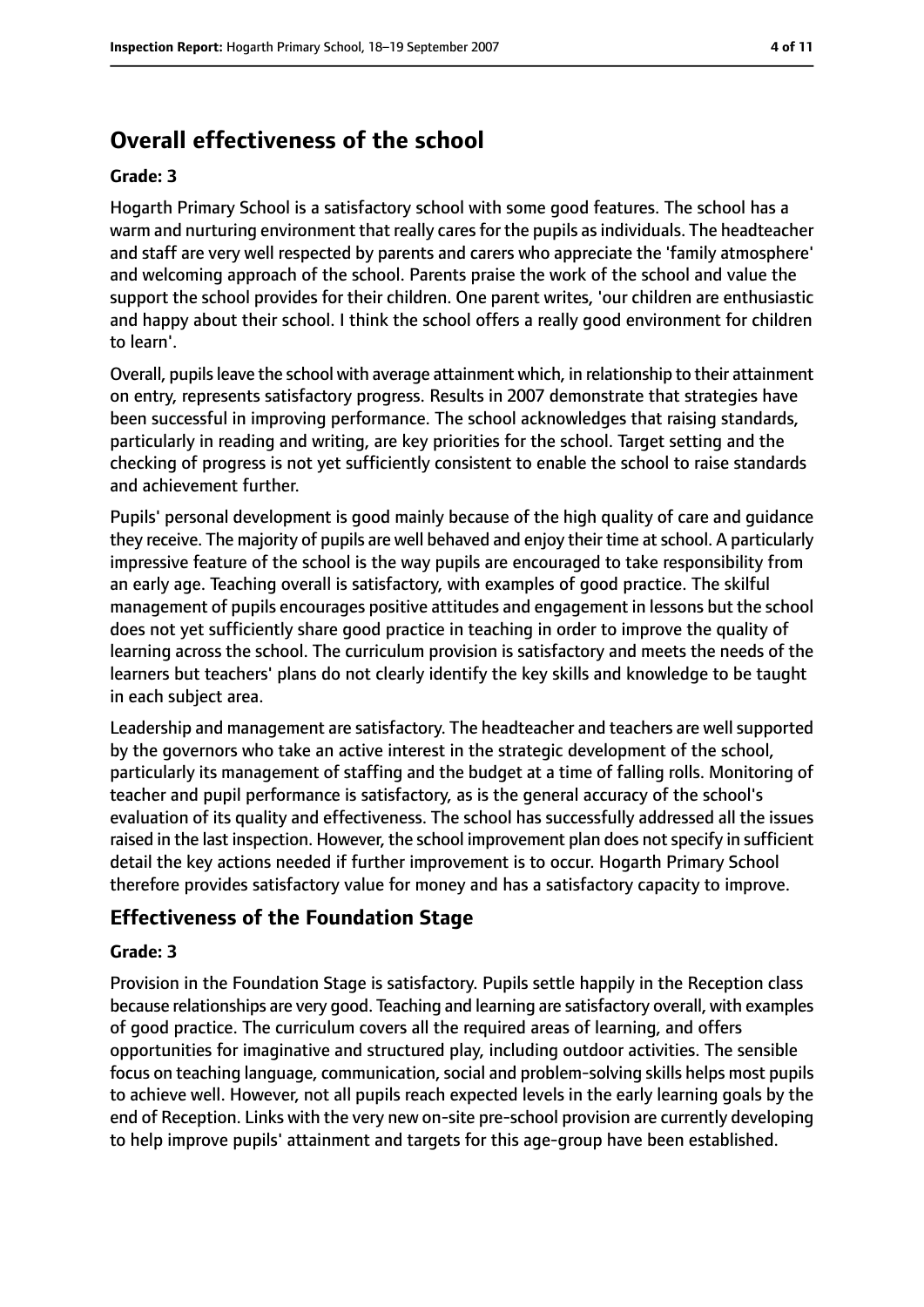## **What the school should do to improve further**

- Raise standards and achievement across the school by making target setting and checking of progress more consistent and rigorous.
- Increase the proportion of good teaching by ensuring that all activities are focused on challenging tasks which meet the needs of all levels of ability.
- Develop effective links with pre-school provision to ensure that pupils develop their basic skills in Reception.
- Develop a coherent and comprehensive school improvement plan, specifying clearly the required actions by staff and the monitoring arrangements for governors and senior managers.

A small proportion of the schools whose overall effectiveness is judged satisfactory but which have areas of underperformance will receive a monitoring visit by an Ofsted inspector before their next section 5 inspection.

## **Achievement and standards**

#### **Grade: 3**

Most pupils enter the school with below average levels of knowledge and skills. By the time they leave, standards are broadly average and achievement satisfactory, although trends in both are affected by the high turnover of pupils each year.

In Years 1 and 2, pupils make satisfactory progress. Standards are average with most pupils gaining the expected Level 2 in writing and mathematics. The school has been increasingly successful in improving the standards of writing through focused work on speaking and listening. However, standards in reading remain below average.

From Years 3 to 6, all groups of pupils make satisfactory progress, obtaining results in English, mathematics and science that are broadly average. Resultsin English have particularly improved at Level 5 although girls perform better in writing than boys. Additional support for pupils with learning difficulties and/or disabilities ensures that they, too, make satisfactory progress.

## **Personal development and well-being**

#### **Grade: 2**

There is a positive atmosphere in the school and the pupils show respect towards each other and the staff. Pupils behave well in lessons and around the school. Most pupils enjoy their experience of school, grow in confidence and develop good personal qualities. Spiritual, moral, social and cultural development is satisfactory. Attendance is average and there are effective systems to monitor absences. Pupils have a good understanding of how to keep themselves safe and healthy, both through eating sensibly and taking exercise. The school council has been effective in improving the school environment. Pupils readily take part in fund raising for charities and support local organisations, such as the Hogarth Day Care Centre. They take on responsibilities within the school, for instance by helping younger pupils as play leaders. All these opportunities enable them to develop skills that contribute to their community and ensure their future economic and social well-being.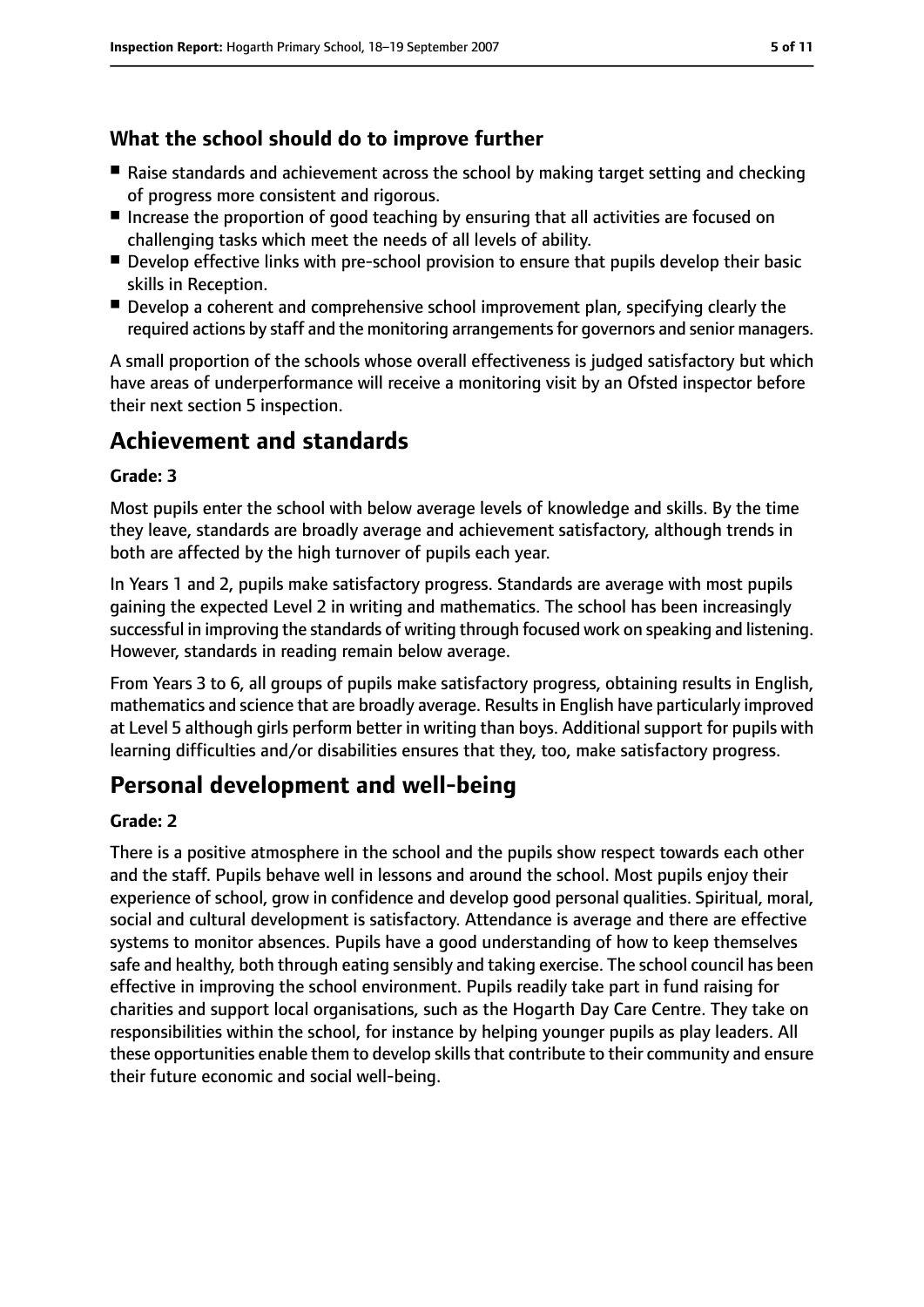# **Quality of provision**

## **Teaching and learning**

#### **Grade: 3**

Teaching and learning are satisfactory overall. Improvements in teaching have begun to have a positive effect on pupils' learning and progress although these are not yet consistent in all classes. Planned work is adapted appropriately to meet the needs of most pupils, especially lower ability pupils and those with learning difficulties and/or disabilities. However, teachers do not always direct pupils to adequately challenging tasks. Teachers demonstrate a clear understanding of what is to be learnt and share this with pupils. Good relationships encourage pupils' confidence and enthusiasm for learning. Lively, stimulating classrooms and the good use of resources such as interactive whiteboards, ensure pupils increasingly learn in active and practical ways. Skilled learning support assistants contribute well to pupils' learning. Good marking in some classes shows pupils what they have to do to improve their work.

#### **Curriculum and other activities**

#### **Grade: 3**

The curriculum is satisfactory. The school has correctly identified the need to reshape the schemes of work to improve pupils' achievement. Following recent key appointments, good progress has been made in ensuring that basic skills are being taught systematically in English and mathematics. There is now a clear focus on developing pupils' speaking, listening and communication skills that help them to express their ideas more clearly and to bring about improvements in their writing. Work on linking all subjects together and ensuring that key skills and knowledge are learned progressively across the curriculum has not yet been carried out. Displays in classrooms and around the school, as well as opportunities to visit places of interest, enrich the curriculum well. There is a good range of after school clubs, with many opportunities to participate in sporting activities.

### **Care, guidance and support**

#### **Grade: 2**

Care, guidance and support are good overall. Pastoral care is of high quality and contributes strongly to pupils' good personal development. Parents have great confidence in the school and are overwhelmingly positive about the high level of care for their children. All staff go to great lengths to encourage good behaviour and positive attitudes to learning and good emphasis is placed on developing pupils' confidence and independence. One parent writes 'the supportive approach of the school really develops the children's confidence and self-esteem'. Support for pupils who have learning difficulties and/or disabilities and those with social and emotional problems is good. Pupils now have clear and challenging targets for improving their work in many classes, which they understand and are beginning to use to good effect. Rare incidents of bullying or racism are taken seriously and followed up fully. Pupils receive clear guidance on how to stay safe and look after themselves. The school is vigilant in safeguarding its pupils.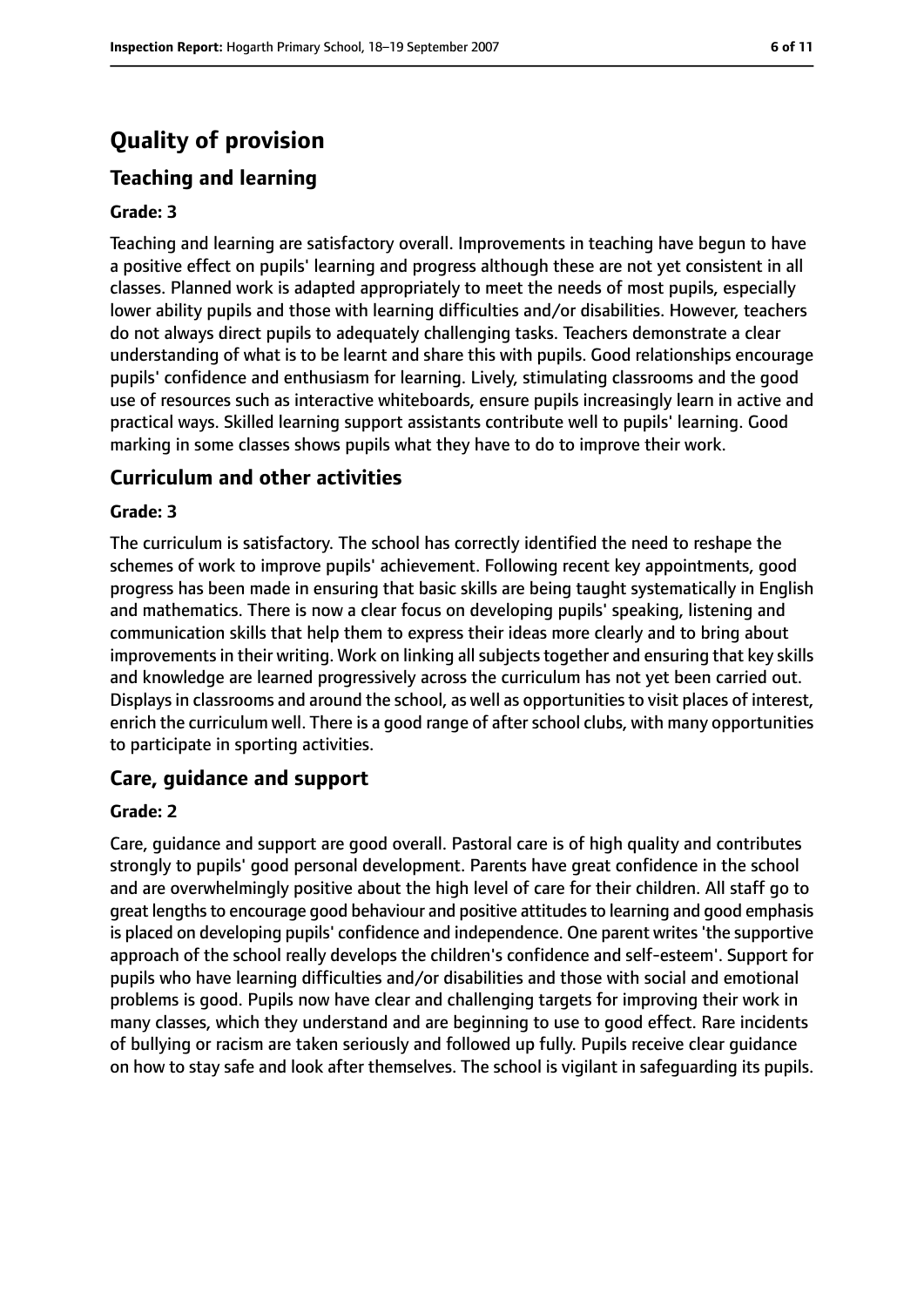# **Leadership and management**

#### **Grade: 3**

Leadership and management are satisfactory. Parents, teachers and governors respect and share the headteacher's efforts to promote good standards of behaviour, enjoyment in learning and high levels of care. The newly formed management team are providing a strong impetus for improvement across the school.

The school improvement plan does not provide sufficiently detailed actions, time scales and clear monitoring arrangements. Subject leaders are developing their roles and take a satisfactory part in the planning and monitoring process. The system of lesson observations is well developed and there are good opportunities for peer observations. The school is effective in recruiting staff and there is a good programme of professional development. The school runs very smoothly and calmly on a day-to-day basis.

Governors are well informed of the school's progress and areas for development. They have not previously been fully involved in strategic planning but are now increasingly involved in monitoring progress and are individually linked to specific subject areas.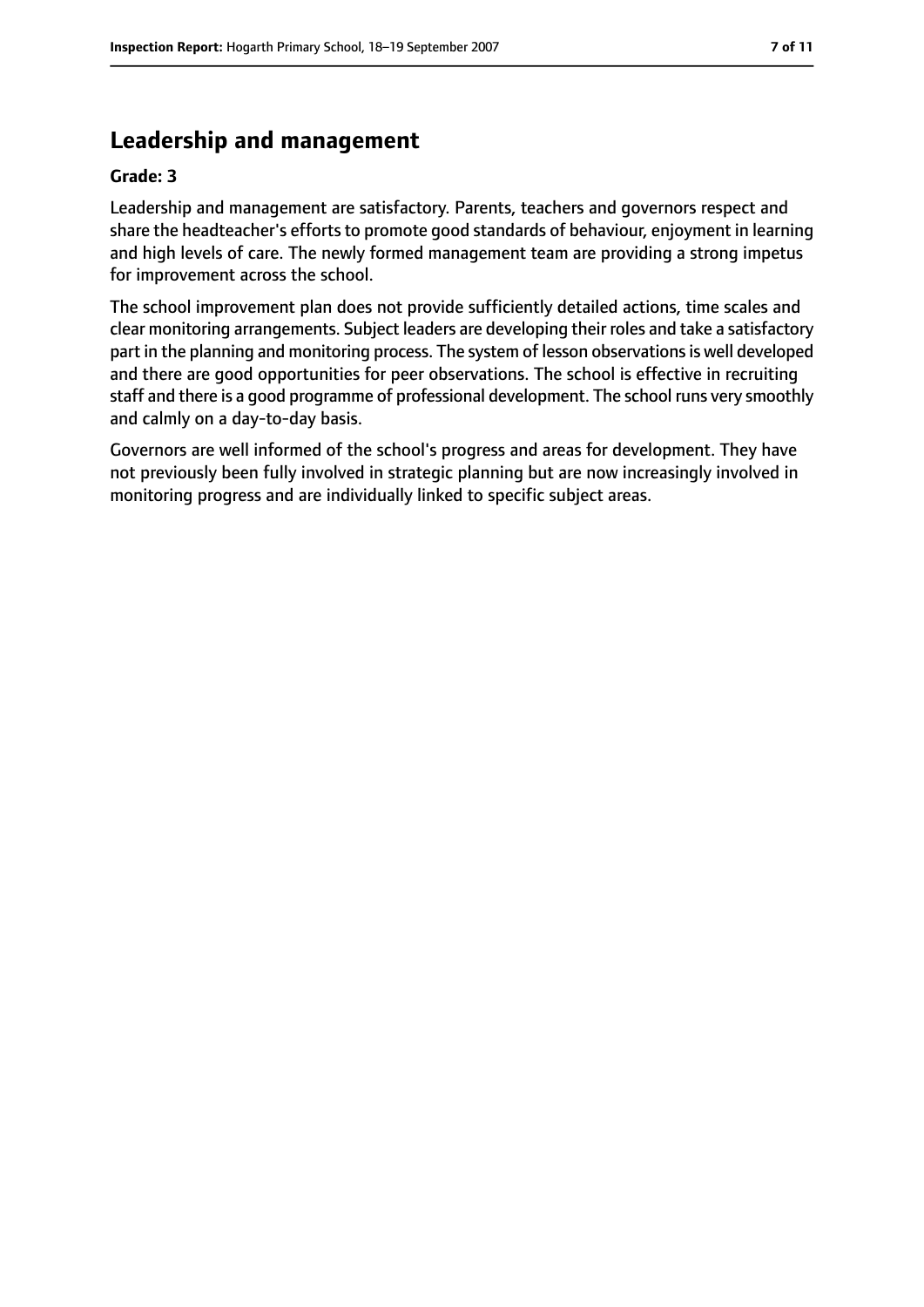**Any complaints about the inspection or the report should be made following the procedures set out in the guidance 'Complaints about school inspection', which is available from Ofsted's website: www.ofsted.gov.uk.**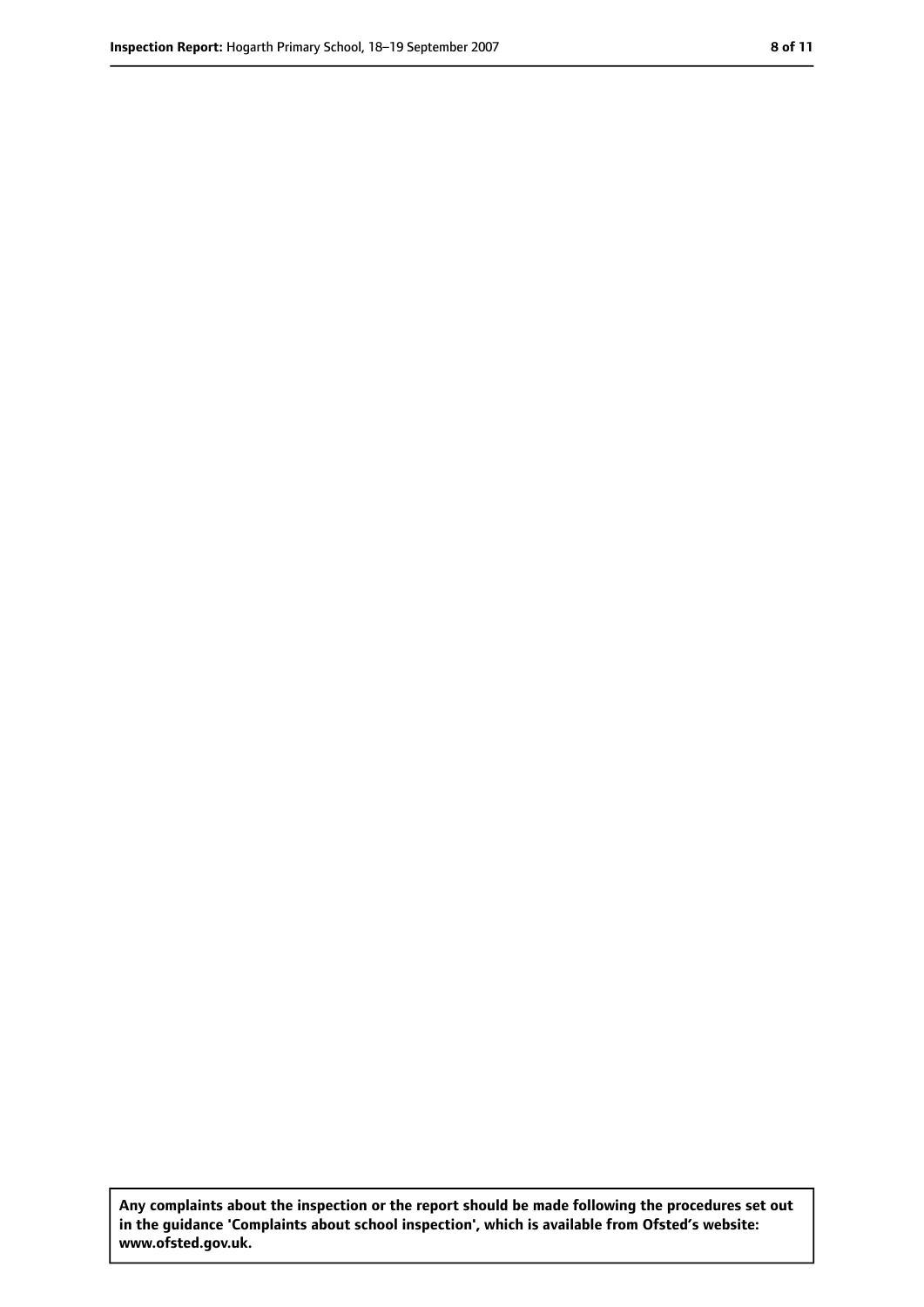#### **Annex A**

# **Inspection judgements**

| $^{\backprime}$ Key to judgements: grade 1 is outstanding, grade 2 good, grade 3 satisfactory, and | <b>School</b>  |
|----------------------------------------------------------------------------------------------------|----------------|
| arade 4 inadequate                                                                                 | <b>Overall</b> |

## **Overall effectiveness**

| How effective, efficient and inclusive is the provision of education, integrated<br>care and any extended services in meeting the needs of learners? |     |
|------------------------------------------------------------------------------------------------------------------------------------------------------|-----|
| Effective steps have been taken to promote improvement since the last<br>inspection                                                                  | Yes |
| How well does the school work in partnership with others to promote learners'<br>well-being?                                                         |     |
| The effectiveness of the Foundation Stage                                                                                                            |     |
| The capacity to make any necessary improvements                                                                                                      |     |

### **Achievement and standards**

| How well do learners achieve?                                                                               |  |
|-------------------------------------------------------------------------------------------------------------|--|
| The standards <sup>1</sup> reached by learners                                                              |  |
| How well learners make progress, taking account of any significant variations between<br>groups of learners |  |
| How well learners with learning difficulties and disabilities make progress                                 |  |

## **Personal development and well-being**

| How good is the overall personal development and well-being of the<br>learners?                                  |  |
|------------------------------------------------------------------------------------------------------------------|--|
| The extent of learners' spiritual, moral, social and cultural development                                        |  |
| The extent to which learners adopt healthy lifestyles                                                            |  |
| The extent to which learners adopt safe practices                                                                |  |
| How well learners enjoy their education                                                                          |  |
| The attendance of learners                                                                                       |  |
| The behaviour of learners                                                                                        |  |
| The extent to which learners make a positive contribution to the community                                       |  |
| How well learners develop workplace and other skills that will contribute to<br>their future economic well-being |  |

## **The quality of provision**

| How effective are teaching and learning in meeting the full range of the<br>learners' needs?          |  |
|-------------------------------------------------------------------------------------------------------|--|
| How well do the curriculum and other activities meet the range of needs<br>and interests of learners? |  |
| How well are learners cared for, guided and supported?                                                |  |

 $^1$  Grade 1 - Exceptionally and consistently high; Grade 2 - Generally above average with none significantly below average; Grade 3 - Broadly average to below average; Grade 4 - Exceptionally low.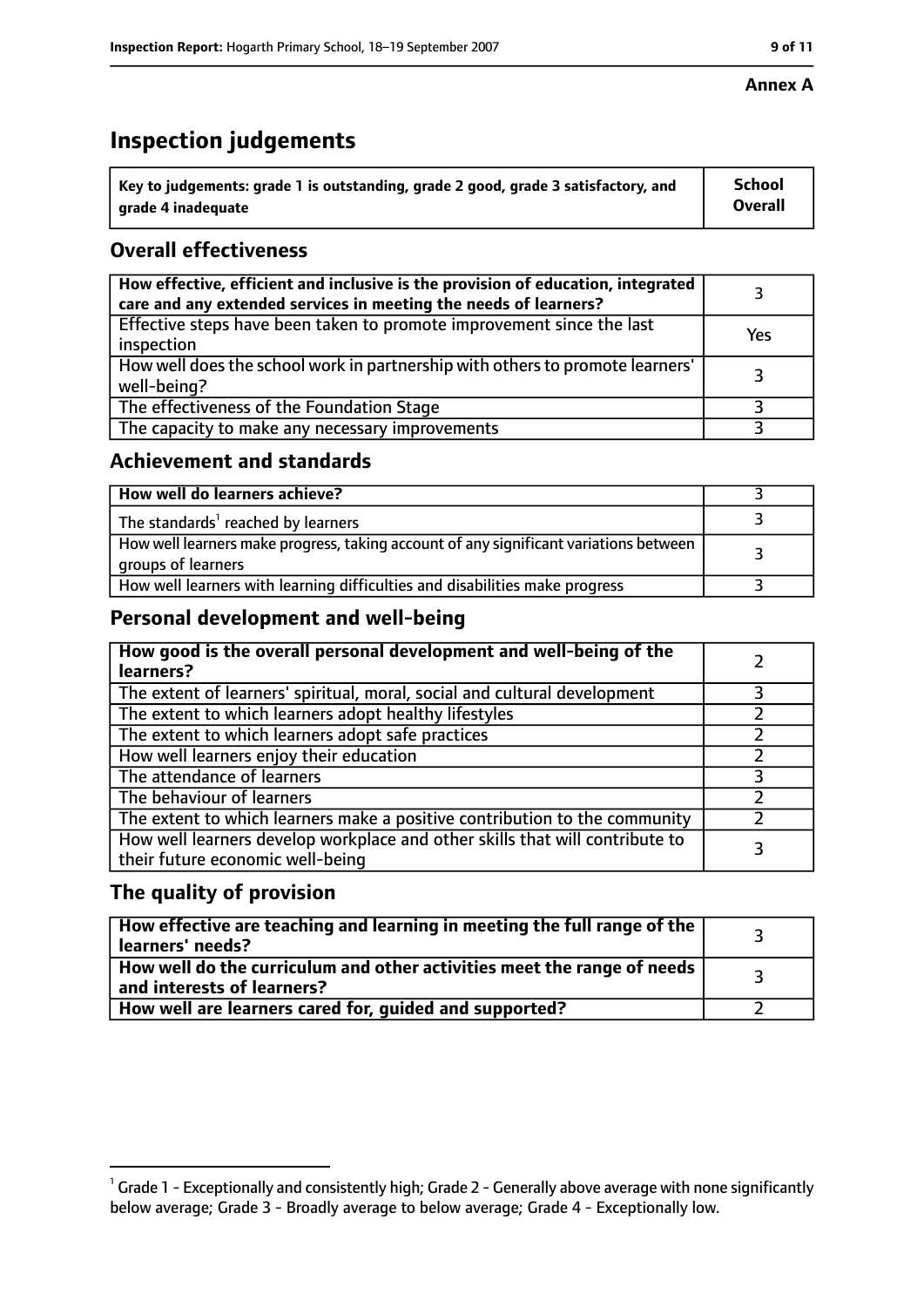# **Leadership and management**

| How effective are leadership and management in raising achievement<br>and supporting all learners?                                              | 3         |
|-------------------------------------------------------------------------------------------------------------------------------------------------|-----------|
| How effectively leaders and managers at all levels set clear direction leading<br>to improvement and promote high quality of care and education |           |
| How effectively leaders and managers use challenging targets to raise standards                                                                 | 3         |
| The effectiveness of the school's self-evaluation                                                                                               | 3         |
| How well equality of opportunity is promoted and discrimination tackled so<br>that all learners achieve as well as they can                     |           |
| How effectively and efficiently resources, including staff, are deployed to<br>achieve value for money                                          | 3         |
| The extent to which governors and other supervisory boards discharge their<br>responsibilities                                                  | 3         |
| Do procedures for safequarding learners meet current government<br>requirements?                                                                | Yes       |
| Does this school require special measures?                                                                                                      | <b>No</b> |
| Does this school require a notice to improve?                                                                                                   | No        |